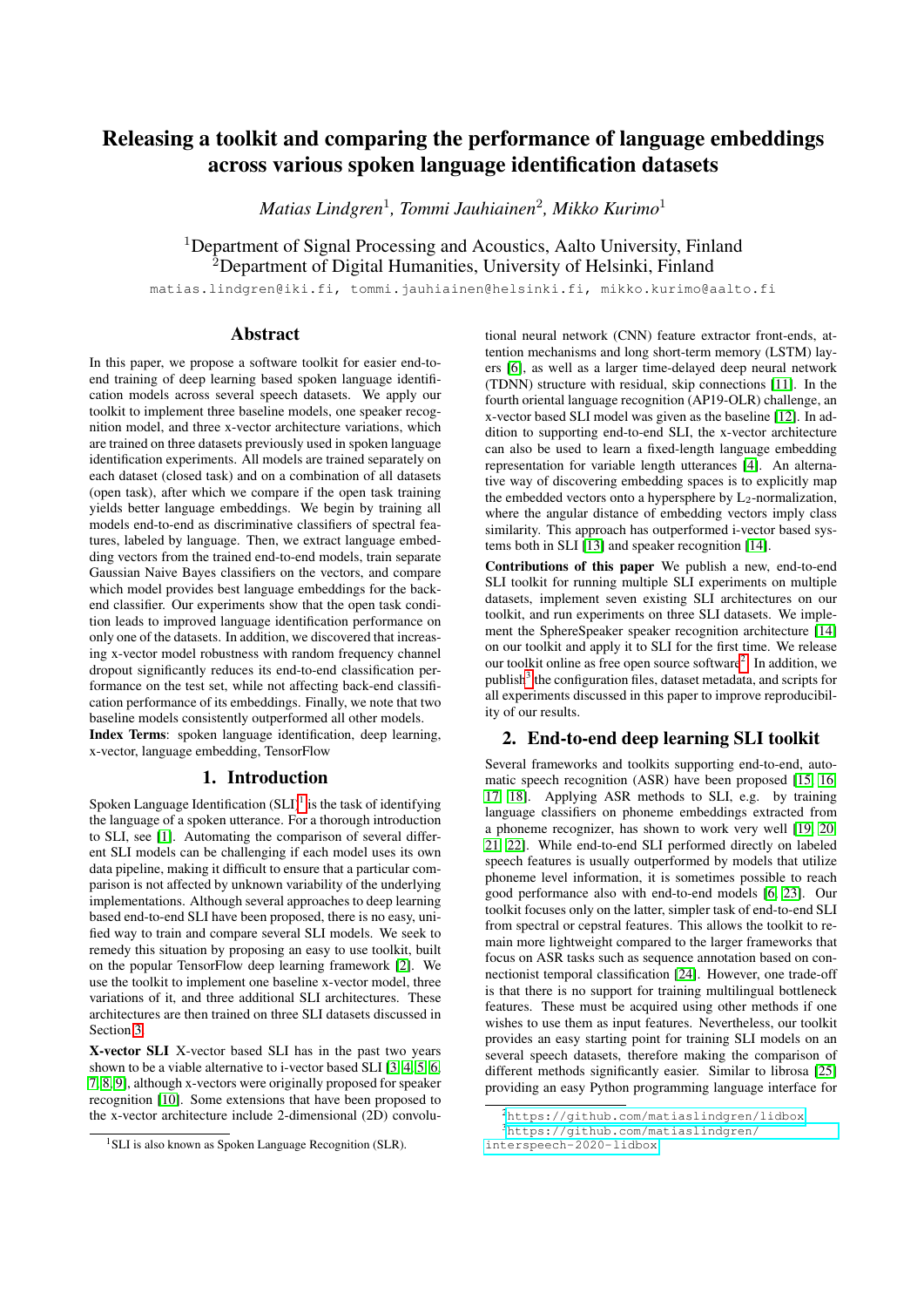audio analysis, we hope our toolkit can provide an easy way to get started with SLI experiments.

The core of our toolkit has been implemented with TensorFlow 2, which supports signal processing and model training on the GPU. Simple signal processing techniques based on the open source implementations of librosa [\[25\]](#page-4-24) and Kaldi [\[15\]](#page-4-14) have been implemented into our toolkit to support high performance, parallel feature extraction. Note that all feature extraction is performed with TensorFlow, librosa or Kaldi is not required. We apply dataset iterators<sup>[4](#page-1-1)</sup> from the TensorFlow data module to construct parallelized data pipelines that support datasets with unbounded amounts of samples. All data processing steps from reading the acoustic data from disk to training a SLI model on spectral features is done in batches, allowing the user to control memory usage regardless of dataset size. Intermediate pipeline state can be cached to disk into a single binary file. This allows the user to perform all high latency operations, such as random disk access of several utterances, in a single pre-processing pass. The toolkit also supports extraction of language embedding vectors from trained end-to-end SLI models and a simple back-end training module for the language vectors. Lastly, we claim that the toolkit could also be used for end-toend classification of speech signals beyond SLI, since the toolkit does not make any assumptions on what the provided signal labels encode.

## 3. Datasets

<span id="page-1-0"></span>In this paper, we use three different datasets for training and testing. We did not have access to the NIST LRE datasets.

AP19-OLR Oriental Language Recognition challenge 2019 (AP19-OLR), contains speech in 10 languages mainly spoken in Asia and one out-of-set (OOS) mixture of European languages [\[12\]](#page-4-11). The dataset includes 261 hours of training data and 5 hours of test data. For testing, we use the AP19-OLR short-utterance task (AP19-OLR task 1), where all test utterances have a duration of exactly 1 second. For validation, we use the AP19-OLR short-utterance validation set, which contains 6 hours of exactly 1 second long utterances. The OOS mixture does not have any samples in the test or validation set.

MGB-3 3rd Multi-Genre Broadcast challenge (MGB-3), contains speech in 5 regional Arabic dialects [\[26\]](#page-4-25). The dataset includes 53 hours of training data and 10 hours of test data. We follow the approach of [\[27\]](#page-4-26), who augmented the training set with randomly chosen validation set utterances. In this approach, we choose uniformly at random 90% validation set utterances separately for each of the 5 classes, create 4 new copies of each utterance, and include this 5-fold augmented validation set into the training set. This brings the amount of training data to 99 hours. The remaining 10% is used as a held-out validation set. The test set contains test utterances of varying length, with the median duration at 15 seconds.

DoSL Dataset of Slavic Languages (DoSL), contains speech in 11 Slavic languages [\[19\]](#page-4-18). The dataset includes 220 hours of training data and 8 hours of test data, where test utterances are almost uniformly distributed between 5 and 6 seconds. DoSL does not provide a validation set so we created our own held-out set from the training set. We choose uniformly at random 500 utterances for each of the 11 languages from the training set and remove these utterances from the training set. This results in 5500 validation set utterances (8 hours), with a median duration of 4.8 seconds.

Closed and open tasks All seven models described in Section [4](#page-1-2) are first trained in a "closed task" manner, separately on every training set of every dataset, using the validation set of each dataset to monitor training progress. When the best weights for each model has been discovered, measured against the validation set, we evaluate the models as end-to-end language predictors on each of the test sets. Then, we use the same, trained models as feature extractors to generate fixed-length language vectors from the training and test sets of every dataset. The language vector training sets are then used for training a back-end classifier, which is evaluated as a language predictor on language vectors extracted from each test set, using each end-to-end model.

In addition, we train all models in an "open task" manner, where each model is first trained on the union of all three training sets, using the union of all three validation sets to monitor training progress. After discovering the best weights, we extract language vectors in a closed task manner, separately for each dataset and train the back-end classifiers. By doing this, we compare if end-to-end SLI models as language vector extractors benefit from training on a larger amount of data, while still extracting language vectors from a smaller amount of data.

Note that the union of all three training sets does not include the OOS mixture from AP19-OLR (label "unknown") since we could not confirm whether this mixture contains languages from MGB-3 or DoSL. In this case, including it would present multiple labels for the same language, which could have a detrimental effect for model performance in the open task.

#### 4. End-to-end experiments

<span id="page-1-2"></span>Models We use our toolkit to implement three different baseline models for the three datasets described in Section [3,](#page-1-0) one speaker recognition model, and three different x-vector variations. All models are based on existing architectures. The choice of baselines for MGB-3 and DoSL were motivated by the success previously reported for these two datasets. The baseline architecture for AP19-OLR was defined as the competition baseline by [\[12\]](#page-4-11) and we choose the same baseline. We enumerate the model architectures used in this paper as follows:

- 1. Regular x-vector [\[4\]](#page-4-3), but TDNN layers replaced with temporal convolution layers as in [\[27\]](#page-4-26). See Table [2](#page-2-0) for our configuration. This is our baseline model for AP19-OLR. In addition, this is the baseline x-vector architecture for creating the variations, i.e. models 5, 6, and 7.
- 2. 1D CNNs with average pooling over the time dimension and three FC layers [\[27\]](#page-4-26). This is our baseline model for MGB-3.
- 3. Two bi-directional gated recurrent units (BGRU) and three FC layers [\[19\]](#page-4-18). This is our baseline model for DoSL.
- 4. SphereSpeaker architecture, that has recently been successful for speaker recognition [\[14\]](#page-4-13), now applied to SLI.
- 5. Model 1 with increased robustness by applying channel dropout on input during training, using probability 0.5 [\[28\]](#page-4-27). See Figure [1](#page-2-1) for an example on channel dropout applied on FBANK input.
- 6. Model 1 extended with additional layers before the statistics pooling layer as in [\[11,](#page-4-10) Table 3]. Initially, we used FC layers to extend the model but noticed that this caused unstable training progress, leading to non-finite weight values. Therefore, we use only temporal convolution layers before the statistics pooling layer, as in Model 1.

<span id="page-1-1"></span><sup>4</sup>[https://www.tensorflow.org/versions/r2.2/](https://www.tensorflow.org/versions/r2.2/api_docs/python/tf/data/Dataset) [api\\_docs/python/tf/data/Dataset](https://www.tensorflow.org/versions/r2.2/api_docs/python/tf/data/Dataset)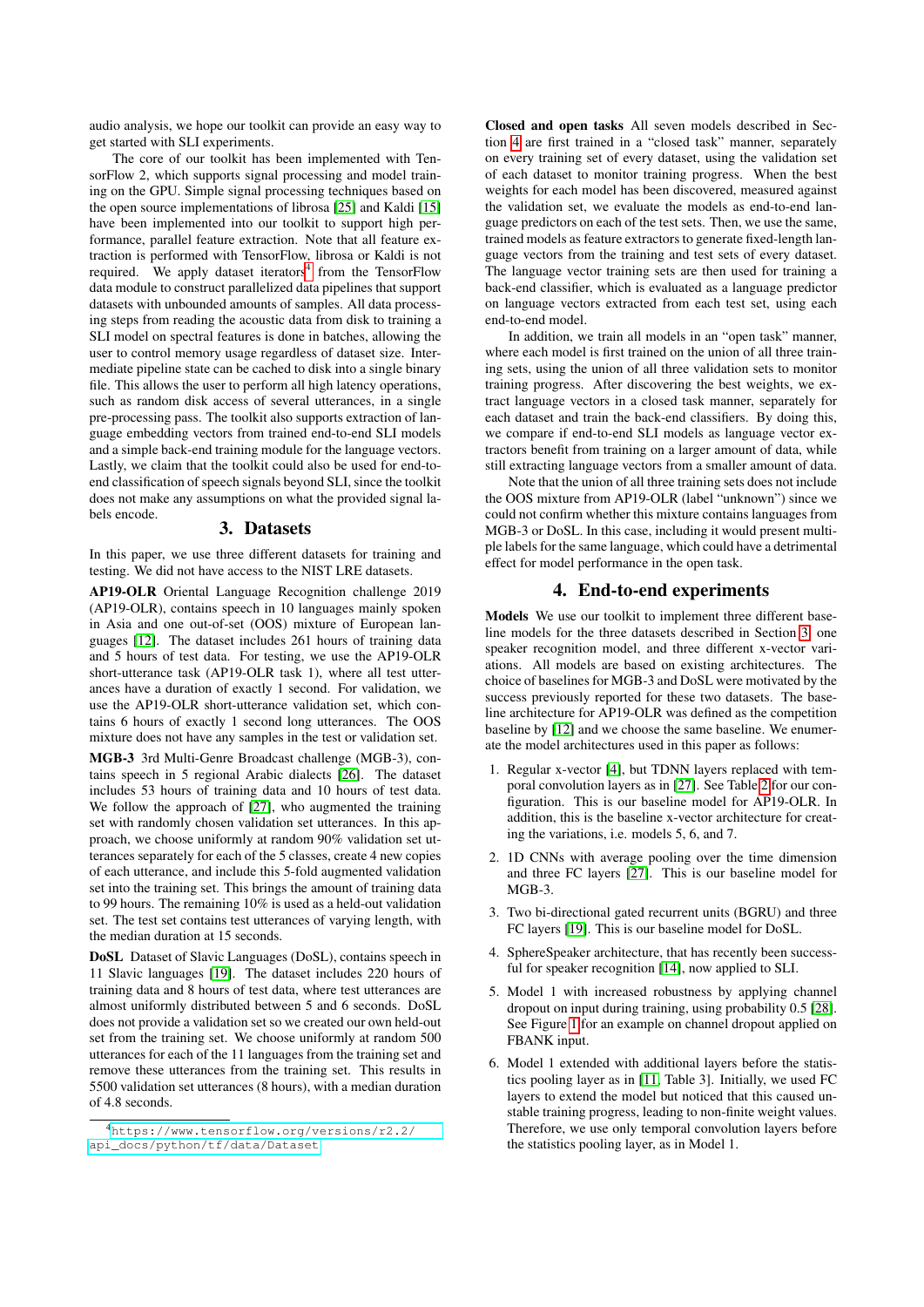<span id="page-2-3"></span>

| Model | $10^6$ params | D    | mean min/epoch |
|-------|---------------|------|----------------|
|       | 4.5           | 512  | 5.1            |
| 2     | 9.0           | 1500 | 6.2            |
| 3     | 8.6           | 1024 | 30.9           |
|       | 5.1           | 1000 | 33.0           |
| 5     | 4.5           | 512  | 5.0            |
|       | 6.4           | 512  | 6.7            |
|       | 4.6           | 512  | 13.4           |

Table 1: *Amount of parameters in millions and the language embedding dimension* D*, representing the number of features, for each model. We also measured the average amount of minutes per epoch required to train each model architecture using a Tesla V100-PCIE-32GB on the open task of all three datasets.*

<span id="page-2-0"></span>

|   | Layer                           | Output shape          |  |
|---|---------------------------------|-----------------------|--|
| 0 | Input $X$                       | $198 \times$<br>40    |  |
|   | Conv1D $512 \times 5 \times 1$  | $198 \times$<br>- 512 |  |
| 2 | Conv1D $512 \times 3 \times 2$  | $99 \times 512$       |  |
| 3 | Conv1D $512 \times 3 \times 3$  | 512<br>$33 \times$    |  |
| 4 | Conv1D $512 \times 1 \times 1$  | 512<br>$33 \times$    |  |
| 5 | Conv1D $1500 \times 1 \times 1$ | $33 \times 1500$      |  |
| 6 | Reduce mean and stddev.         | 3000                  |  |
| 7 | <b>FC ReLU 512</b>              | 512                   |  |
| 8 | <b>FC ReLU 512</b>              | 512                   |  |
| 9 | FC log-softmax $N$              |                       |  |

Table 2: *Implementation of model 1. Notation for convolution layers is "filters*×*kernel width*×*stride". All layers except 0, 6, and 9 are ReLU activated and batch normalized. Layers 1–5 are batch normalized over the time axis to avoid diluting information over different frequency channels. X-vectors are extracted as outputs of layer 7 before ReLU activation and batch normalization.*

7. Model 1 with a small 2D CNN front-end for gathering frequency information [\[6\]](#page-4-5), see Table [3](#page-2-2) for our 2D CNN configuration.

Model input and output All acoustic data consists of singlechannel waveform signals of varying lengths at 16 kHz sample rate. Audio files with invalid headers are dropped and channels of multi-channel signals are merged by averaging. We assume the ratio of invalid files is negligible compared to all files. The list of training set audio files is shuffled before reading, separately for all three training sets. We note that energy-based voice activity detection (VAD) is used in 4 out of 7 cases in the reference experiments [\[4,](#page-4-3) [27,](#page-4-26) [6,](#page-4-5) [11\]](#page-4-10), partially used in 2 out of 7 cases [\[19,](#page-4-18) [14\]](#page-4-13), and not used in [\[28\]](#page-4-27). Therefore, we de-

<span id="page-2-2"></span>

|               | Layer                                  | Output shape               |
|---------------|----------------------------------------|----------------------------|
| 0             | Input $X$                              | $198 \times 40$            |
| 1             | Add channel dimension                  | $198 \times 40 \times 1$   |
| $\mathcal{L}$ | Conv2D $256 \times (1,5) \times (1,1)$ | $198 \times 36 \times 256$ |
| $\mathcal{F}$ | Conv2D $128 \times (1,3) \times (1,2)$ | $198 \times 17 \times 128$ |
| 4             | Conv2D $64 \times (1,3) \times (1,3)$  | $198 \times 5 \times 64$   |
| -5            | Conv2D $32 \times (1,3) \times (1,3)$  | $198 \times 1 \times 32$   |
|               | Flatten channels                       | $198 \times 32$            |

Table 3: *2D CNN front-end of an x-vector model [\[6\]](#page-4-5), which is prepended to model 1 to produce model 7. Notation for convolution layers is "filters*×*kernel size*×*strides". I.e. we use unit width and stride over time steps but larger height and stride over frequency channels. Outputs of layers 2–5 are ReLU activated and batch normalized.*

<span id="page-2-1"></span>

Figure 1: *Log-scale Mel-spectrogram of a randomly chosen 3 second training utterance from AP19-OLR with (top) and without (bottom) channel dropout with probability 0.5.*

cided to use a simple energy-based VAD in all our experiments. Our VAD approach is based on comparing the root-mean-square (RMS) values of non-overlapping 10 ms windows to the mean RMS over all 10 ms windows within each signal. We require non-speech segments to contain at least 100 ms of continuous non-speech decisions before they are dropped.

After VAD, every signal that is shorter than 2 seconds is repeatedly appended to itself until its duration is at least 2 seconds. Then, all signals are divided into utterances of exactly 2 seconds, with 0.5 second overlap. A similar repeating method was used by [\[29\]](#page-4-28), who suggested that repeating the feature sequence extracted from a short utterance is an effective way of providing more information about the utterance to the language classifier. However, we choose to repeat the short utterances already in the time domain, because using fixed length samples allows our toolkit to store all acoustic data more effectively into a single file, containing batches of 2 second utterances. In addition, using a fixed utterance length provides more comparable SLI results between different model architectures. We store all 2 second utterances into 9 files, each containing the training, validation, and test sets for all three datasets. From these 2 second utterances, log-scale Mel-spectra  $\mathbf{X} \in \mathbb{R}^{198 \times 40}$  (FBANK) is extracted with a 512-point FFT from 25 ms windows using 10 ms offset, warped into 40 Mel-frequency bins. Finally, each channel is centered to zero mean within each X. The same procedure is applied also to the validation and test data.

Each model outputs non-positive log-softmax language scores  $y \in \mathbb{R}^N$  where N is the amount of languages in the target set. Final language scores for a variable length test utterance are produced by averaging over the outputs on all its 2 second chunks. In case a model fails to produce predictions for a test utterance, smallest possible (worst case) log-softmax language scores are generated for all language classes for that test utterance.

Training and testing All seven models are trained using TensorFlow version 2.1 with the Adam optimizer [\[30\]](#page-4-29) using learning rate 0.0001. All other optimizer parameters are left to their default values. Training samples  $X$  are shuffled within a buffer containing  $2 \cdot 10^4$  samples, from which training batches containing 64 samples are produced. One exception is model 3, for which we apply an additional preparation step before shuffling, where each FBANK  $X$  is divided into non-overlapping chunks  $X' \in \mathbb{R}^{30 \times 40}$ . We chose a time context of 30 time steps based on the results by [\[19\]](#page-4-18). In addition, the shuffle buffer size for training model 3 is  $\lfloor 198/30 \rfloor \cdot 2 \cdot 10^4 = 1.2 \cdot 10^5$ , to make sure the amount of information is approximately same as in the shuffle buffers of all other models. Otherwise model 3 is trained exactly as all other models. For all models, early stopping is applied with the condition that multi-class cross-entropy loss [\[31,](#page-4-30) Eq. 4.108] has not improved within 20 epochs from its lowest value, measured on the validation set. After early stopping, model weights are reset to the best weights, chosen from the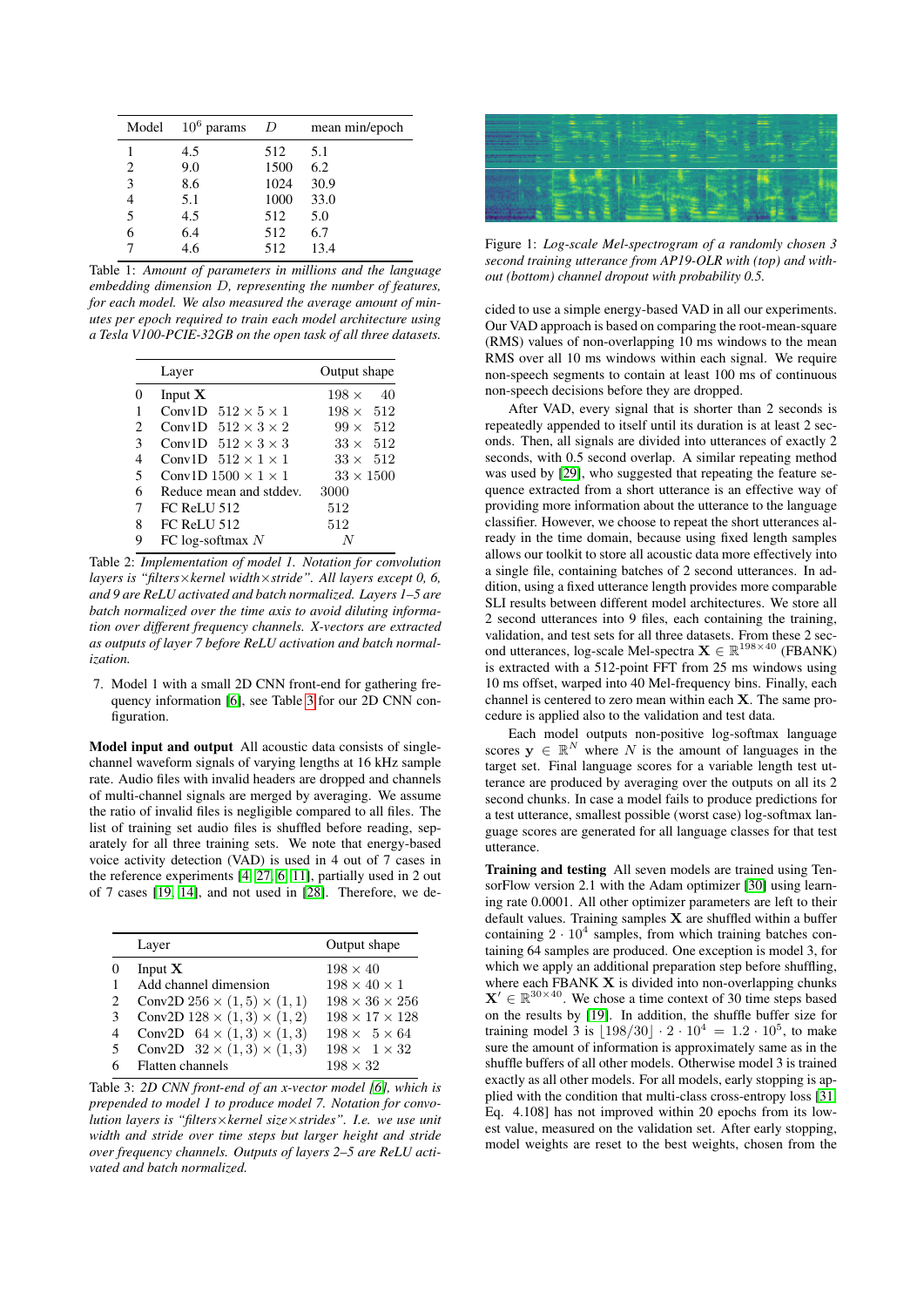<span id="page-3-0"></span>

| Model                                              | AP19-OLR | $MGB-3$ | DoSL  | Avg   |
|----------------------------------------------------|----------|---------|-------|-------|
|                                                    | 0.125    | 0.260   | 0.019 | 0.135 |
| 2                                                  | 0.126    | 0.236   | 0.024 | 0.129 |
| 3                                                  | 0.128    | 0.263   | 0.037 | 0.143 |
| 4                                                  | 0.146    | 0.238   | 0.024 | 0.136 |
| 5                                                  | 0.222    | 0.334   | 0.166 | 0.241 |
| 6                                                  | 0.125    | 0.285   | 0.026 | 0.145 |
| 7                                                  | 0.139    | 0.325   | 0.030 | 0.165 |
| Avg                                                | 0.144    | 0.277   | 0.047 |       |
| Table 4: $C_{\text{avg}}$ closed task, end-to-end. |          |         |       |       |

epoch when validation loss was its lowest value.

After training, language scores y are predicted for each test set utterance X. For model 3, language scores are first predicted for all  $X'$ , which are then averaged to produce language scores for the original 2 second utterance chunk  $X$ , from which all  $X'$ were partitioned from. For simplicity, we place equal weight on each chunk. Then, we use our toolkit to compute the average detection cost  $(C_{avg})$  as defined in NIST LRE2017 [\[32,](#page-4-31) Eq. 6], with parameters  $C_{Miss} = C_{FA} = 1$  and  $P_{Target} = 0.5$ , on the predicted language scores.

**Results** From Table [4,](#page-3-0) we compare the  $C_{avg}$  results of models 1, 2, and 3 to the respective baseline results of AP19-OLR (0.126) [\[12\]](#page-4-11), MGB-3 (0.218) [\[27\]](#page-4-26), and DoSL (0.013) [\[19\]](#page-4-18), and note that our results are within 0.1, 1.8, and 2.4 percentage points. We note that model 1 outperforms other models on AP19-OLR and DoSL, while model 2 is best on its reference dataset MGB-3 and the best overall model on average. Also, model 5 clearly produces worse results compared to all other models.

# 5. Back-end classifiers

We choose Gaussian Naive Bayes<sup>[5](#page-3-1)</sup> (GNB) for back-end classification because we found it to be stable and fast to train. While it is currently the only back-end classifier supported by our toolkit, we believe new classifiers are relatively easy to add, es-pecially if they conform to the scikit-learn classifier interface<sup>[6](#page-3-2)</sup>. The GNB models are trained on fixed-length language vectors  $\mathbf{x} \in \mathbb{R}^D$  (see Table [1\)](#page-2-3), which are extracted from end-to-end models trained on the closed and open tasks.

**Language vector extraction** For all models (except 4),  $x$  is extracted from a fully-connected (FC) layer, without activations and batch normalization. For models  $1, 5, 6$ , and  $7$ ,  $x$  is an xvector, i.e. the outputs of the first FC layer after the statistics pooling layer [\[4\]](#page-4-3). For model 2, we choose x as the output of the first FC layer after the average pooling layer. For model 3, we choose x as the output of the first FC layer after the second BGRU layer. For model 4,  $x$  is the  $L_2$ -normalized output of the SphereSpeaker embedding layer [\[14\]](#page-4-13).

**Classification** For all three training and test sets, we feed  $X$  to the seven different, trained end-to-end models and collect new training and test sets of language vectors  $x$ . All  $D$  features of each x are scaled to zero mean and unit variance using statistics computed separately on each training set. Dimensionality is reduced to  $N - 1$  by probabilistic linear discriminant anal-ysis<sup>[7](#page-3-3)</sup> [\[33\]](#page-4-32) and  $L_2$ -normalization is applied on the reduced vec-

<span id="page-3-4"></span>

| Model | AP19-OLR                                           | MGB-3   | DoSL  | Avg   |
|-------|----------------------------------------------------|---------|-------|-------|
| 1     | 0.135                                              | 0.218   | 0.030 | 0.128 |
| 2     | 0.153                                              | 0.211   | 0.028 | 0.130 |
| 3     | 0.147                                              | 0.248   | 0.056 | 0.151 |
| 4     | 0.167                                              | 0.213   | 0.032 | 0.137 |
| 5     | 0.136                                              | 0.248   | 0.041 | 0.142 |
| 6     | 0.143                                              | 0.243   | 0.029 | 0.138 |
| 7     | 0.149                                              | 0.255   | 0.040 | 0.148 |
| Avg   | 0.147                                              | 0.234   | 0.036 |       |
|       | Table 5: $C_{avg}$ closed task, GNB on embeddings. |         |       |       |
| Model | AP19-OLR                                           | $MGB-3$ | DoSL  | Avg   |
| 1     | 0.162                                              | 0.193   | 0.030 | 0.128 |
| 2     | 0.173                                              | 0.181   | 0.028 | 0.128 |
| 3     | 0.169                                              | 0.226   | 0.064 | 0.153 |
| 4     | 0.202                                              | 0.193   | 0.035 | 0.143 |
|       |                                                    |         |       |       |
| 5     | 0.150                                              | 0.200   | 0.041 | 0.130 |
| 6     | 0.173                                              | 0.209   | 0.038 | 0.140 |
| 7     | 0.167                                              | 0.202   | 0.041 | 0.137 |
| Avg   | 0.171                                              | 0.201   | 0.040 |       |

<span id="page-3-5"></span>Table 6: *Cavg open task, GNB on embeddings.*

tors. Then, GNB is fitted on the reduced  $\mathbf{x}' \in \mathbb{R}^{N-1}$  training set vectors. After training, we predict log-likelihoods on the language vectors extracted from the test set. Finally, we compute Cavg values from these log-likelihoods using the same approach as with the log-softmax scores and report the minimum Cavg value as the final result. We have included this back-end training pipeline into our toolkit.

Results From Table [5](#page-3-4) we see that on MGB-3, all models except 5 are better as language vector extractors than end-toend classifiers, but not on AP19-OLR or DoSL. We also see that frequency channel dropout (model 5) significantly weakens end-to-end SLI performance (Table [4\)](#page-3-0), without affecting language embedding quality (Table [5\)](#page-3-4). This is in contrast with the common assumption that speaker embedding quality is proportional to the end-to-end classification performance of the speaker recognition model used for extracting the embeddings [\[34\]](#page-4-33). Regarding the open task training condition, we note by comparing Tables [6](#page-3-5) and [5](#page-3-4) that increasing the dataset size improves the quality of language embeddings on MGB-3 even further, but at the same time reduces the results on both AP19- OLR and DoSL.

#### 6. Conclusions

We proposed a new toolkit for easier end-to-end SLI and applied the toolkit for comparing SLI performance of different deep learning models both end-to-end and using back-end classifiers on language embedding vectors. We noticed that language embeddings on the Arabic dialect dataset MGB-3 are easier to classify with GNB when we allow an open task approach where language embedding model is trained on all available, three training sets. However, this was not beneficial for the two other datasets. In addition, we noticed that poor end-to-end SLI performance of frequency channel dropout [\[28\]](#page-4-27) did not imply poor back-end classification performance.

### 7. Acknowledgements

This work was supported by EU's Horizon 2020 research and innovation programme via the project MeMAD (GA 780069). Computational resources were provided by Aalto Science-IT.

<span id="page-3-1"></span><sup>5</sup>[https://scikit-learn.org/0.23/modules/](https://scikit-learn.org/0.23/modules/generated/sklearn.naive_bayes.GaussianNB.html) [generated/sklearn.naive\\_bayes.GaussianNB.html](https://scikit-learn.org/0.23/modules/generated/sklearn.naive_bayes.GaussianNB.html)

<span id="page-3-2"></span><sup>6</sup>[https://scikit-learn.org/stable/supervised\\_](https://scikit-learn.org/stable/supervised_learning.html) [learning.html](https://scikit-learn.org/stable/supervised_learning.html)

<span id="page-3-3"></span><sup>7</sup><https://github.com/RaviSoji/plda>